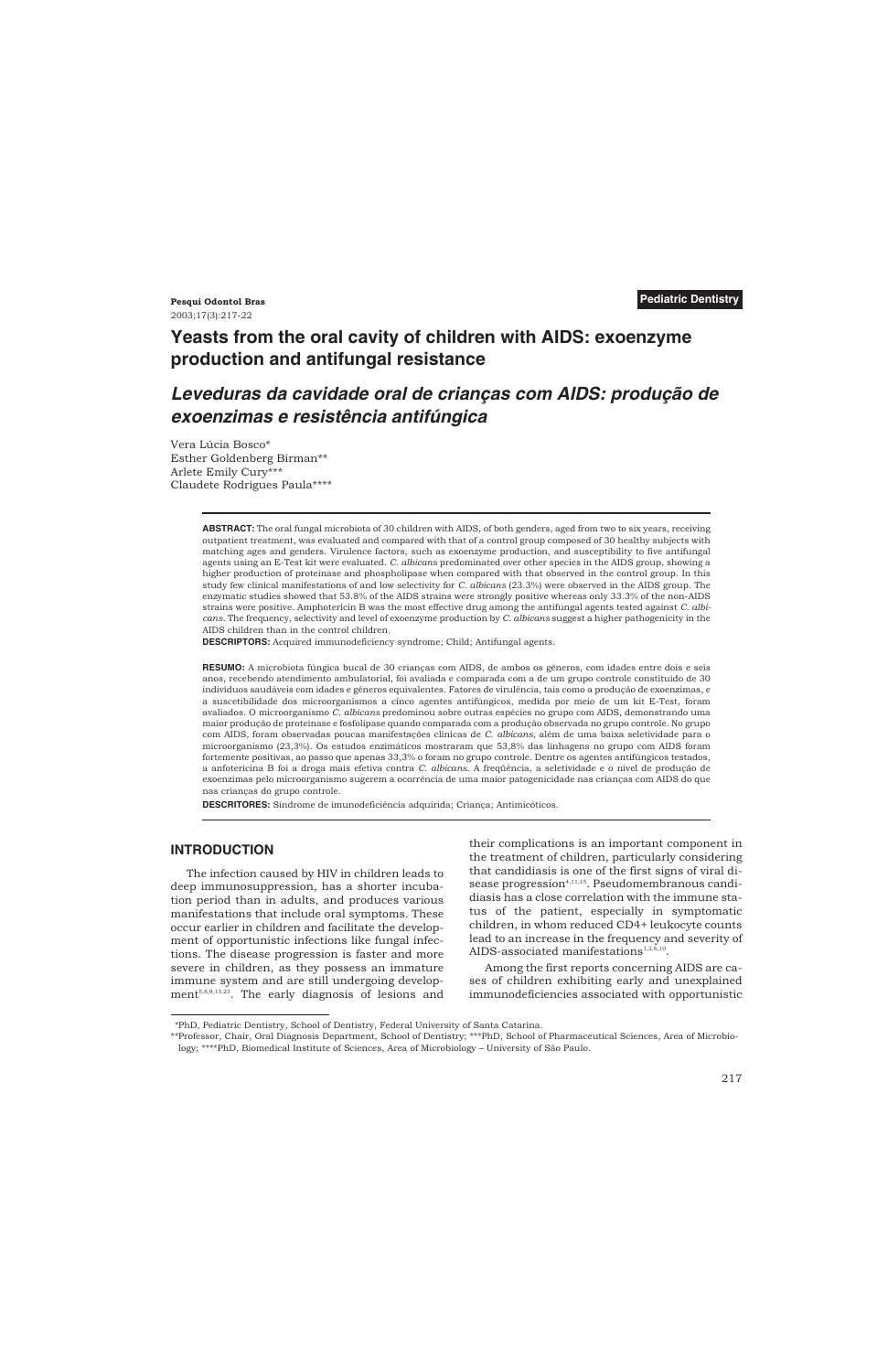infections, favored by intrauterine or post-birth  $transmission^{10,16}$ . Oral candidiasis and parotid enlargement are considered to be important signs of disease progression, guiding decisions during the treatment of children with AIDS<sup>2,3,8,9,24</sup>.

In the present study, the frequency of yeasts, their characteristics and levels of proteinase and phospholipase production in children with AIDS were evaluated and compared to those of 30 clinically healthy control individuals without associated risk factors. The susceptibility of *C. albicans* to five antifungal agents was also analyzed using a commercial kit (E-Test).

## **MATERIAL AND METHODS**

### **Patients**

Among the patients treated and followed up by the Section of Infectology, Santa Casa de Misericórdia, São Paulo, SP, Brazil, we evaluated male and female children aged between two and six years, born to mothers with AIDS. The children exhibited anti-HIV antibodies, which were detected using the ELISA and Western Blot tests at 15 months of age. The results of recent laboratory exams as well as past and present medical histories were obtained from the hospital records. Using these criteria, 30 symptomatic children with AIDS receiving regular treatment with drugs like sulfamethoxazol + trimethoprim (Bactrin), and antiretroviral agents such as zidovudine (AZT), dideoxynosine (ddI), and/or 2-deoxy-3-tiacitidine (3TC or Epivir) were selected. A control group composed of 30 children, healthy at examination and with matching ages and genders, was evaluated and compared as to intraoral lesions. These children had not received any blood transfusion and had no history of associated risk factors. The ELISA and Western Blot tests were negative.

The Ethics Committee of the Santa Casa de Misericórdia of São Paulo, and that of the University of São Paulo approved the procedures adopted in the present study, which was initiated only after the agreement and informed consent was obtained from the parents and/or guardians of both groups of children. They were examined under artificial illumination. The extraoral examination consisted of visual inspection and cervico-facial palpation, performed initially to detect lymphadenitis and/or enlarged parotid glands, as well as any facial lesions. The intraoral examination was carried out using wooden spatulas for lip retraction. The characteristics and probable clinical diagnoses of all oral manifestations were recorded. Protective measures were taken against infection dissemination between patients.

### **Sampling of biological material**

Sterile, alginated swabs (Cefar, Brazil), previously moistened in saline solution were used to perform circular and rotatory movements at the base of the upper and lower vestibules, on the floor of the mouth, and/or on the tongue of each child to collect material for yeast analysis. The material was inoculated onto Petri dishes containing Sabouraud-dextrose agar (Difco, Detroit, USA) and 100 µg/ml chloramphenicol (Park Davis, São Paulo, Brazil).

#### **Yeast isolation and identification**

Inoculated plates were incubated at 25ºC up to 15 days. Subsequently, colonies were selected by color, size, consistency, surface texture, borders, brightness and topography, and the strains were subcultured in test tubes containing the same culture medium. Isolated colonies were identified employing germ tube test, clamidoconidia formation, micromorphological aspects, carbon and nitrogen assimilation and sugar fermentation $12$ .

#### **Exoenzyme production**

Exoenzyme (proteinase and phospholipase) production tests and determination of their levels were performed according to Price et al.<sup>17</sup> and Ruchel et al.21 The standard strains (*C. albicans* ICB-12A) were also used for comparison.

#### **Susceptibility to antifungal agents**

*Candida* strains were analyzed with regard to their susceptibility to five antifungal agents, based on minimum inhibitory concentrations (MIC) in the E-Test<sup>7</sup> (Biodesk, Solna, Sweden) performed according to the manufacturers' instructions. The susceptibility to antifungal agents was based on the criteria of Thornsberry, Sabath<sup>22</sup> and Richardson, Warnock<sup>20</sup> (seric levels). The five agents used were: amphfotericin B, 5-fluorocytosine, fluconazole, itraconazole and ketoconazole. Standard strains CBS (Central Bureau voor Schimmelcultures) were used as controls.

#### **Statistical analysis**

Statistical analysis was performed on the data for isolated yeasts using the chi-square test, the Mann-Whitney test for proteinases and phospholi-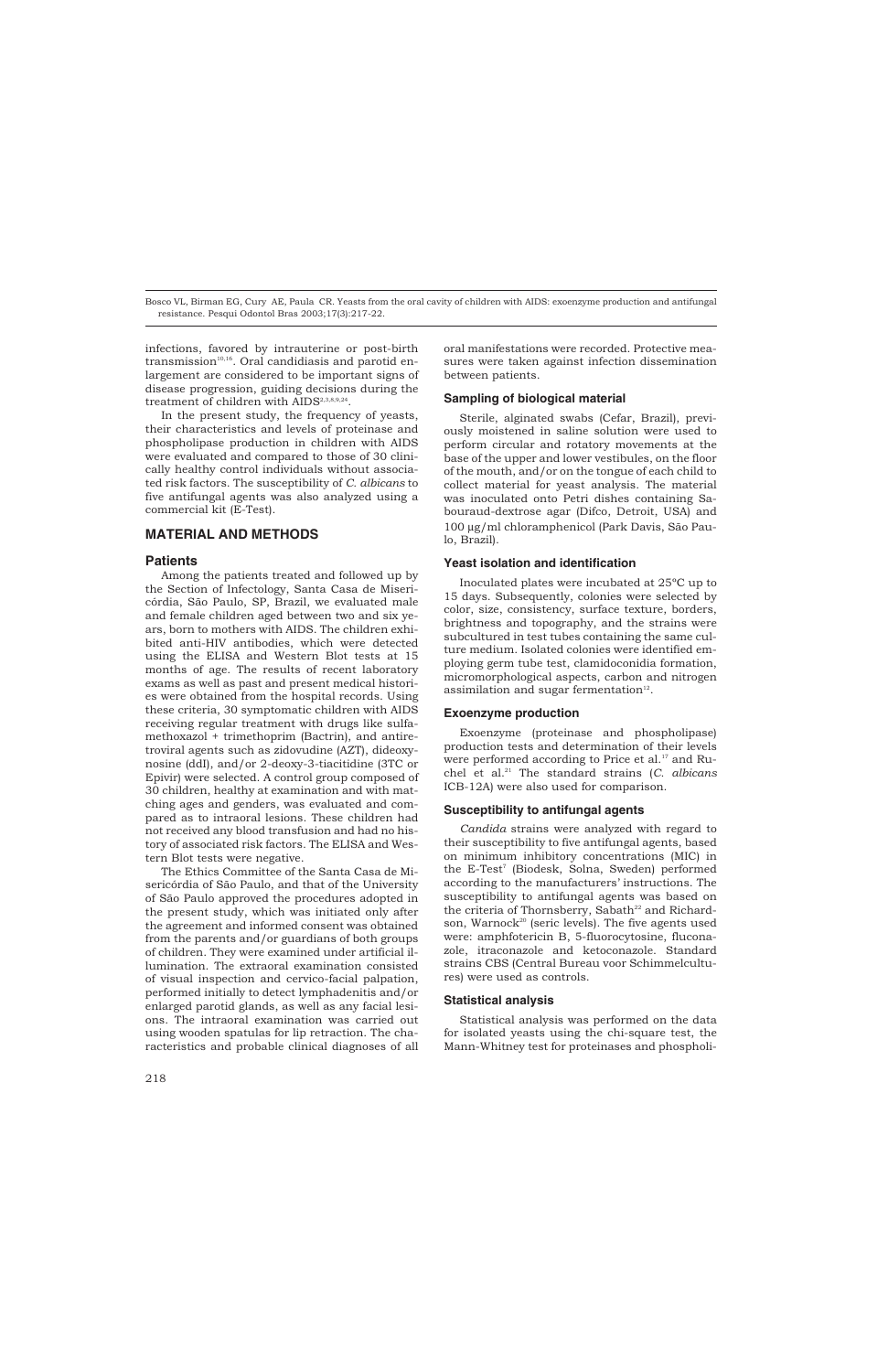pases, and the Kruskal-Wallis test for antifungal evaluation.

## **RESULTS**

Table 1 shows the distribution of children with AIDS according to age and CD4+ cell count. There were no children included in the range of no suppression  $( \geq 1,000 \text{ cell/mm}^3)$ ; a percentage of 33.3% (10/30) showed a moderate suppression (500-999 cell/mm<sup>3</sup>) and  $66.6\%$  (20/30) presented a severe suppression (<  $500$  cell/mm<sup>3</sup>), although differences were not statistically significant ( $\chi^2$  = 2.11). The cultures were positive in all of the children (7/30) with confirmed symptoms.

There was an association between candidiasis and moderate suppression in only two of the seven children (28.7%), while candidiasis and severe suppression were associated in five out of the seven children (71.4%).

With regard to yeast isolation, 83.3% (25/30) of the samples collected from children with AIDS gave positive results. Twenty-four samples were positive for *Candida albicans*, one for *Candida parapsilosis* and one for *Candida tropicalis*, which was associated with *C. albicans* (Graph 1).

The distribution of *Candida* species in children with AIDS according to CD4+ cell count is shown on Table 2. Positive cultures for *Candida* were found in 34.6% (9/26) of the children with moderate suppression, and in 57.6% (15/26) of those with severe suppression. Among severely immunosuppressed children, 3.85% (1/26) showed a positive culture for *Candida parapsilosis,* and 3.85% (1/26) for *Candida tropicalis* associated with *C. albicans*. The AIDS group presented fungal selectivity species among the positive samples. There was a strong correlation between the presence of AIDS and yeasts ( $\chi^2$  = 7.89, p = 0.005).

| Age              | No suppression<br>$( \geq 1,000 \text{ cell/mm}^3 )$ | Moderate suppression<br>$(500-999 \text{ cell/mm}^3)$ | Severe suppression<br>$\leq 500$ cell/mm <sup>3</sup> ) | Total |
|------------------|------------------------------------------------------|-------------------------------------------------------|---------------------------------------------------------|-------|
| 2 to 4 years old |                                                      |                                                       |                                                         |       |
| 4 to 6 years old |                                                      |                                                       |                                                         | 24    |
| Total            |                                                      | 10                                                    | 20                                                      | 30    |

**TABLE 2 -** *Candida* species isolated from the oral cavity of children with AIDS, evaluated by CD4+ cell count.

| <b>Species</b>  | No suppression<br>$( \geq 1,000 \text{ cell/mm}^3)$ | Moderate suppression<br>$(500-999$ cell/mm <sup>3</sup> ) | Severe suppression<br>$\leq 500$ cell/mm <sup>3</sup> ) |
|-----------------|-----------------------------------------------------|-----------------------------------------------------------|---------------------------------------------------------|
| C. albicans     |                                                     |                                                           |                                                         |
| C. parapsilosis | ٠                                                   |                                                           |                                                         |
| C. tropicalis*  | $\sim$                                              | $\sim$                                                    |                                                         |

\*Associated with *C. albicans*.



**GRAPH 1 -** Distribution of yeasts isolated from the oral cavity of children with AIDS (one children was positive for *C. tropicalis* associated with *C. albicans*) and from the control group.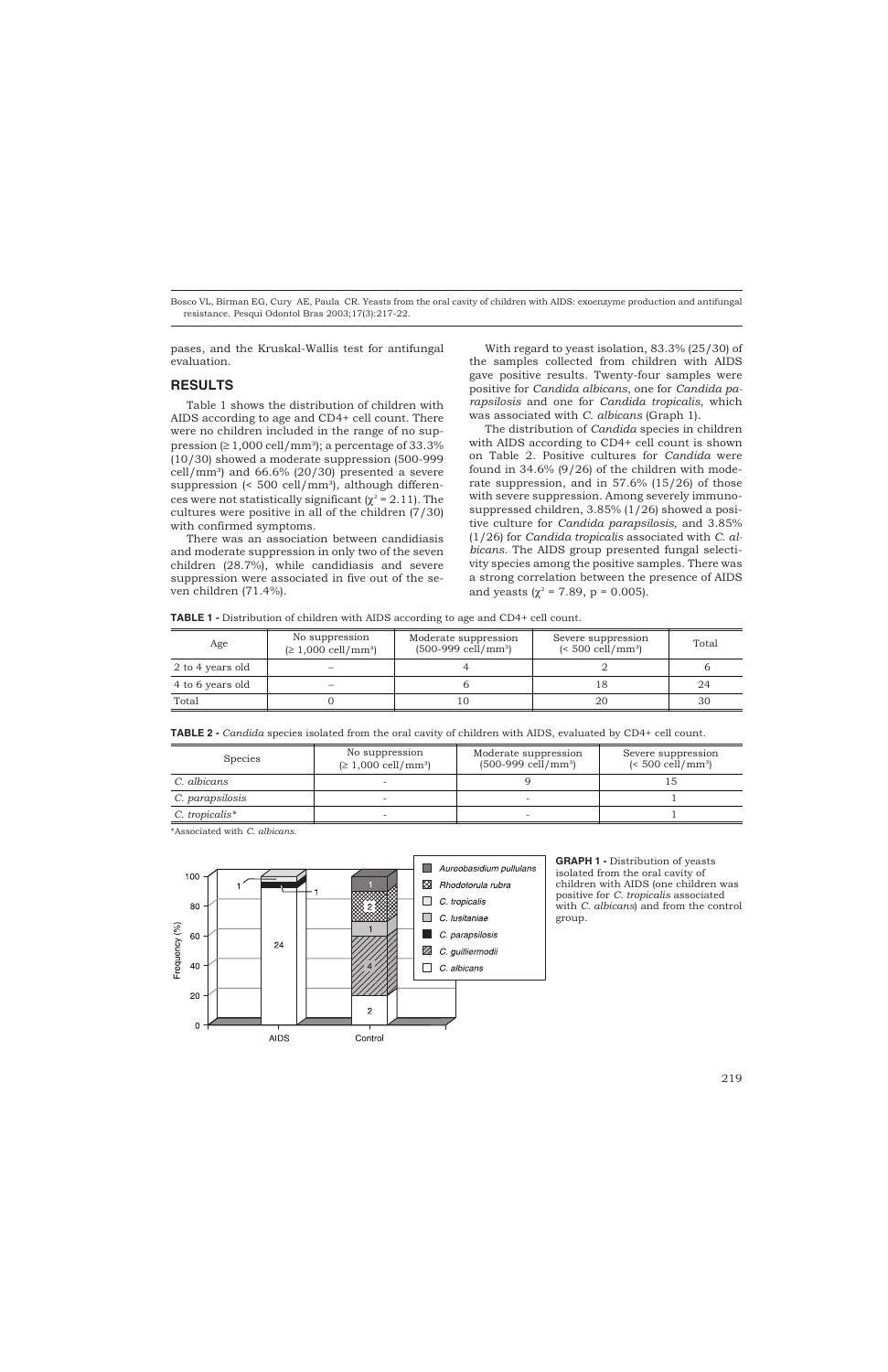| Antifungal agent | Sensitive |      | Resistant |      |
|------------------|-----------|------|-----------|------|
|                  | n         | $\%$ | n         | $\%$ |
| Amphotericin B   | 20        | 76.9 |           | 23.1 |
| 5-Fluorocytosine | 16        | 61.5 | 10        | 38.5 |
| Ketoconazole     | 16        | 61.5 | 10        | 38.5 |
| Fluconazole      |           | 19.2 | 21        | 80.8 |
| Itraconazole     | .5        | 57.7 |           | 42.3 |

**TABLE 3 -** Susceptibility to antifungal agents of *Candida albicans* strains isolated from the oral cavity of children with AIDS.

In the control children, 10 samples were positive for yeasts: two for *C. albicans*, four for *Candida guilliermondii*, one for *Candida lusitaniae*, two for *Rhodotorula rubra,* and one for *Aureobasidium pullulans* (Graph 1). The enzyme activity study showed that all yeasts isolated from the AIDS group possessed proteinase activity. Fourteen samples (53.8%) were strongly positive while 12 (46.1%) exhibited positive activity. Nearly all samples 96.1% (25/26) exhibited a strongly positive phospholipase activity.

Among *Candida* strains isolated from the control group, 33.3% (3/10) presented a strongly positive proteinase activity, 44.4% (4/10) presented positive activity, and 22.2% (2/10) were proteinase-negative. Phospholipase production, according to the samples in this group, was strongly positive in 66.6%, and only positive in 33.3%.

The Mann-Whitney test detected no statistically significant differences in proteinase activity between the control and the AIDS groups  $(U = 149.5$ ;  $U' = 8$ ;  $p = 0.2275$ , but revealed higher phospholipase levels in the control group (U = 205;  $U' = -47.5$ ;  $p = 0.0004$ ).

The antifungal susceptibility analysis demonstrated that some strains were resistant as the characteristic formation of the inhibition was not observed. The minimum inhibitory concentration test was 0.38 to 2.0 µg/ml for amphotericin B; 0.5 to 12.0 µg/ml for 5-fluorocytosine; 0.019 to 0.064  $\mu$ g/ml for ketoconazole; 2.0 to 4.80  $\mu$ g/ml for fluconazole and 0.012 to 8.0 µg/ml for itraconazole. Considering that the main objective of this study was to evaluate the antifungal susceptibility of *Candida* species isolated from children with AIDS, the E-Test was not performed with samples from the control group.

*Candida* was more resistant to fluconazole (80.76%), followed by itraconazole (42.30%), 5-fluorocytosine and ketoconazole (38.46%), and amphotericin B (23.07%), with only six samples showing resistance to the latter (Table 3).

Statistically significant differences were found using the Kruskal-Wallis test when individual comparisons were made among the antifungal agents  $(t = 19.33; p = 0.0007)$ . In these individual comparisons ( $p < 0.01$ ), the error rate was less than 1%, indicating activity differences between the antifungal agents.

#### **DISCUSSION**

The known number of pediatric AIDS cases does not reflect the real impact of the epidemic. The disease continues to grow and will soon be one of the five major causes of child death, although new drugs may revert this prediction. Since the mouth is easily accessible for clinical examination, it is one of the first areas to show signs of AIDS. Clinical manifestations and various other aspects must be examined, not only for diagnostic purposes, but also to delineate an adequate treatment plan and prognosis $1,3,5$ .

In our subjects, candidiasis was present with a frequency similar to that reported by other researchers6,18. Pseudomembraneous candidiasis predominated over the erythematous type, both affecting the children with moderate and severe suppression. Candidiasis is considered to be a prognostic factor and may indicate rapid disease progression in children, differently from parotid enlargement which is associated with a slower pro $gression<sup>10</sup>$ .

Pseudomembraneous and erythematous candidiasis were detected on the tongue and/or palate, with a higher frequency of the former, corroborating literature data<sup> $5,18$ </sup>. Although some hypotheses associate the presence of linear gingivitis with erythematous candidiasis, this was not a finding in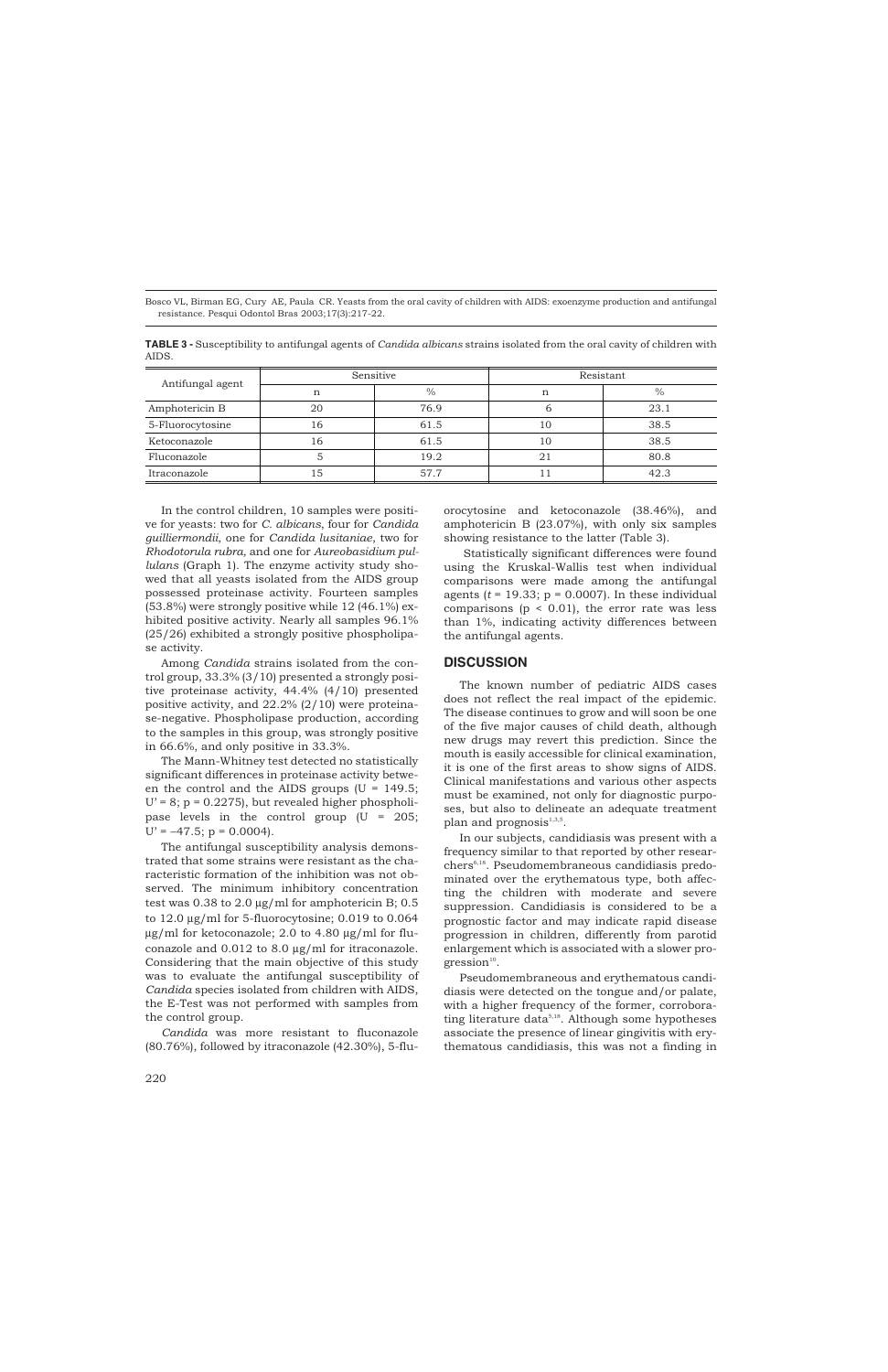the group studied here $25$ . The frequency of candidiasis has an important relationship with extrinsic factors such as treatment and hospitalization. Both may lead to low rates of clinical manifestations, which was demonstrated by the treatment given to our patients and their subsequent outpatient control.

*Candida albicans* was the predominant yeast isolated from the oral cavity of the children with AIDS. A statistically significant correlation was found between AIDS and the presence of *Candida*, which is important despite the lack of relevant clinical candidiasis manifestations in most children since many yeast infections show no clinical mani $festations<sup>16</sup>$ 

A large number of *C. albicans* carriers have been reported in some studies with children, in whom this species is the most prevalent microorganism, both in the oral cavity and in the esophagus. However, a smaller number of *C. albicans* carriers among children, corroborated by our data, reveal the prevalence of erythematous candidia $sis^{14}$ .

The children with AIDS in the present study exhibited *C. albicans* almost exclusively as the predominant fungus, which may be attributed to the antiviral drugs employed during treatment $19$ . However, considering the secondary effects of such drugs on the development of *C. albicans*, the control children showed a greater diversity of species.

Evaluation of the production of proteinase and phospholipase, exoenzymes considered to be virulence factors of *Candida* species, is relevant to the expression of pathogenicity considering that *C. albicans* is associated with various factors that require attention, especially when related to  $AIDS<sup>11</sup>$ . High levels of phospholipase and proteinase, in addition to the selectivity of species present in the AIDS group, provide conditions for greater adherence, colonization and development, facilitating yeast multiplication. Proteinase expression seems to be more active in isolates from HIV-infected patients, a relevant aspect considering that antiretroviral agents may reduce exoenzyme produc- $\text{tion}^{13}$ , a fact not confirmed in this study.

Inhibitors present in the saliva, and certain antibodies (IgA) inhibit fungal adherence, and immunodepression seems to favor greater pathogenicity, especially of *C. albicans*, thus allowing its clinical manifestation<sup>9,16</sup>. Few studies have examined these aspects and they will not be discussed further in the present study since different time periods,

drugs and conditions seen in adult AIDS groups should also be considered.

Drugs effective against *C. albicans* strains were studied using a commercial E-Test kit and the criteria for susceptible resistance were followed according to Richardson, Warrnock<sup>20</sup> and Thornsberry, Sabath<sup>22</sup>. In this study amphotericin B seems to be the most effective. However, we point out the secondary effects, contra-indications and other problems regarding intravenous use to be limitations to the use of this drug, in addition to the lack of a topical preparation for dental use. Among the azoles, itraconazol and ketoconazole are noteworthy; fluconazole was the least effective due to high resistance and the need for higher titers to inhibit fungal growth. *In vitro* tests are important markers, although *in vivo* studies, when performed, deserve greater consideration. The clinical use of antifungal agents, in association with *in vitro* tests, may contribute to a more effective treatment of candidiasis, not always achieved with empirical treatments or even with those based on well controlled tests. The range of available drugs is still very small and so the use of certain agents cannot be avoided.

The development and use of new drugs and an early diagnosis, associated to more detailed knowledge about infants with AIDS, have demonstrated the effectiveness of certain treatments which have resulted in a lower frequency of oral/facial and bacterial manifestations. Progress in studies on yeasts has been increasing, although new and more effective therapeutics must be developed.

Our results show that the yeasts found in the AIDS group were predominantly *Candida albicans* while the control group exhibited a more diversity of yeast species.

## **CONCLUSIONS**

Proteinase and phospholipase production was strongly positive and with a high activity in the AIDS group, suggesting an increased pathogenicity in that group when compared to the control group. According to the E-Test carried out in this study, strains obtained from children with AIDS were more susceptible to amphotericin B, followed by 5-fluorocytosine and ketoconazole; however, they were less susceptible to itraconazole and fluconazole. Differences were observed between the AIDS and the control groups, although the drugs used during ongoing treatment may have led to changes in the behavior of the yeasts evaluated.